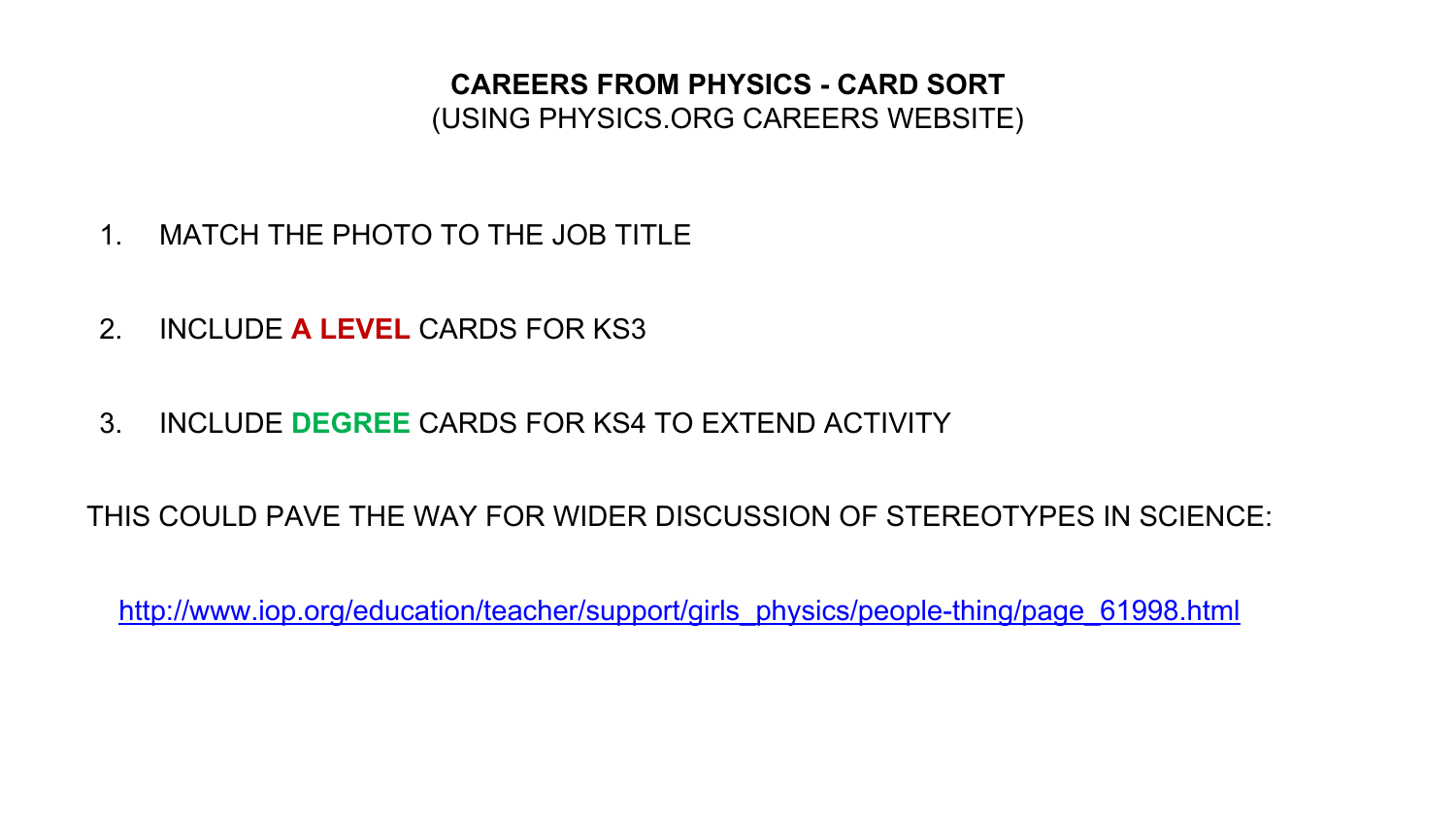









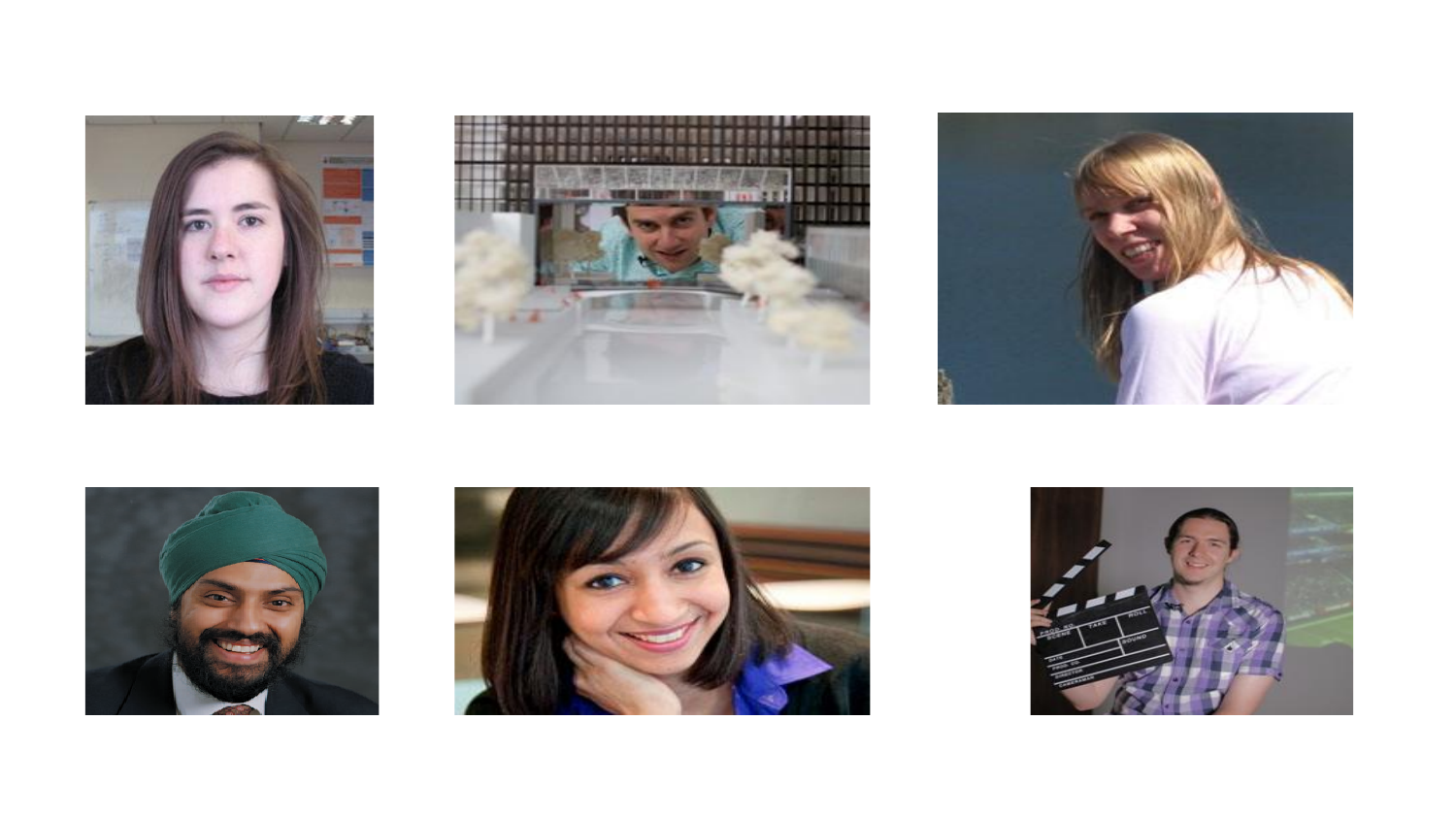









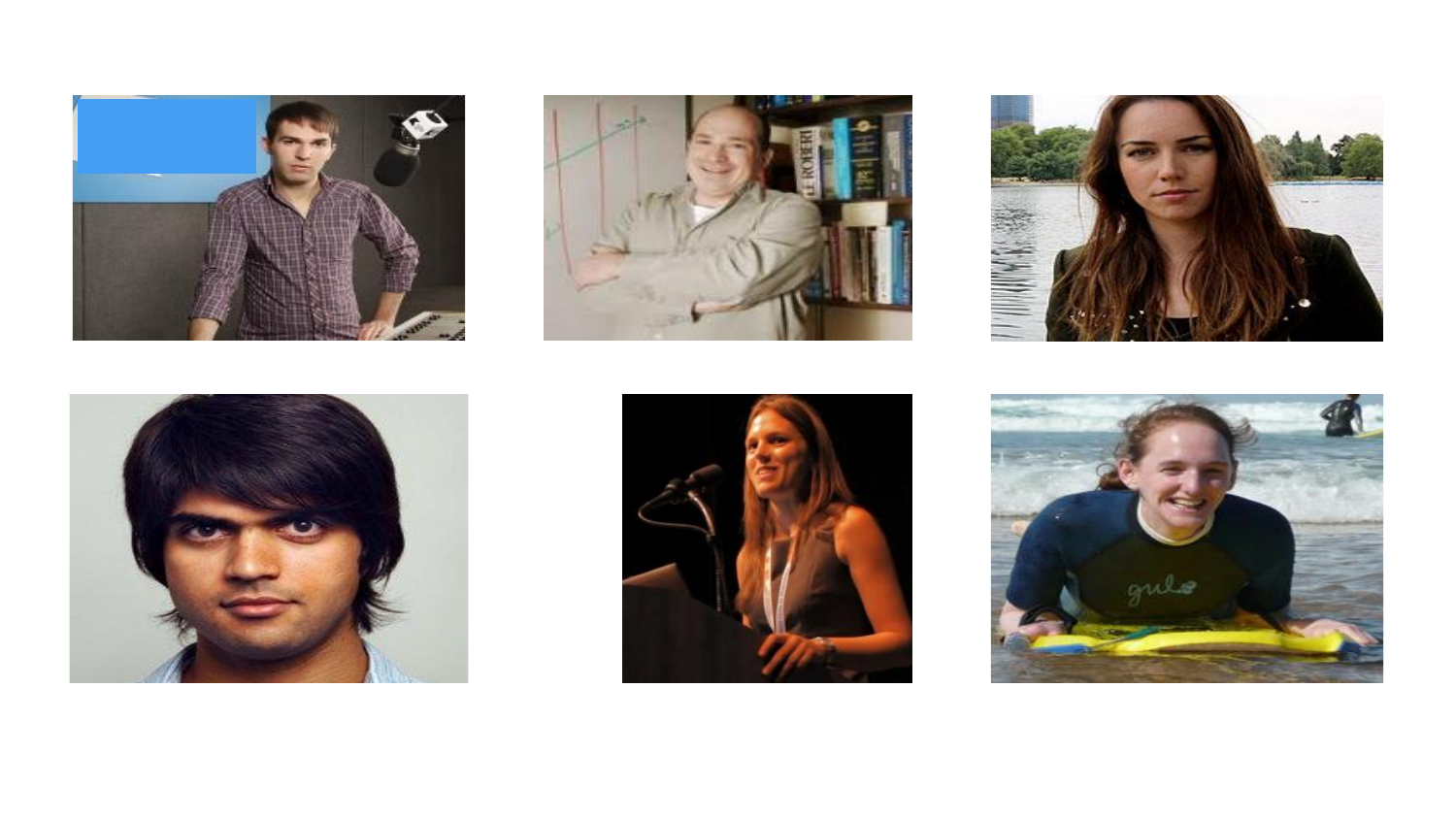| <b>Solicitor</b>                    | <b>Structural</b><br><b>Engineer</b> | <b>Computer</b><br><b>Games Designer</b> |
|-------------------------------------|--------------------------------------|------------------------------------------|
| <b>Coastal Scientist</b>            | <b>TV Science</b><br><b>Advisor</b>  | <b>Solar Energy</b><br><b>Physicist</b>  |
| <b>DJ</b>                           | <b>Architect</b>                     | <b>Astrophysicist</b>                    |
| <b>Science</b><br><b>Journalist</b> | <b>Poker Player</b>                  | <b>Alzheimer</b><br><b>Researcher</b>    |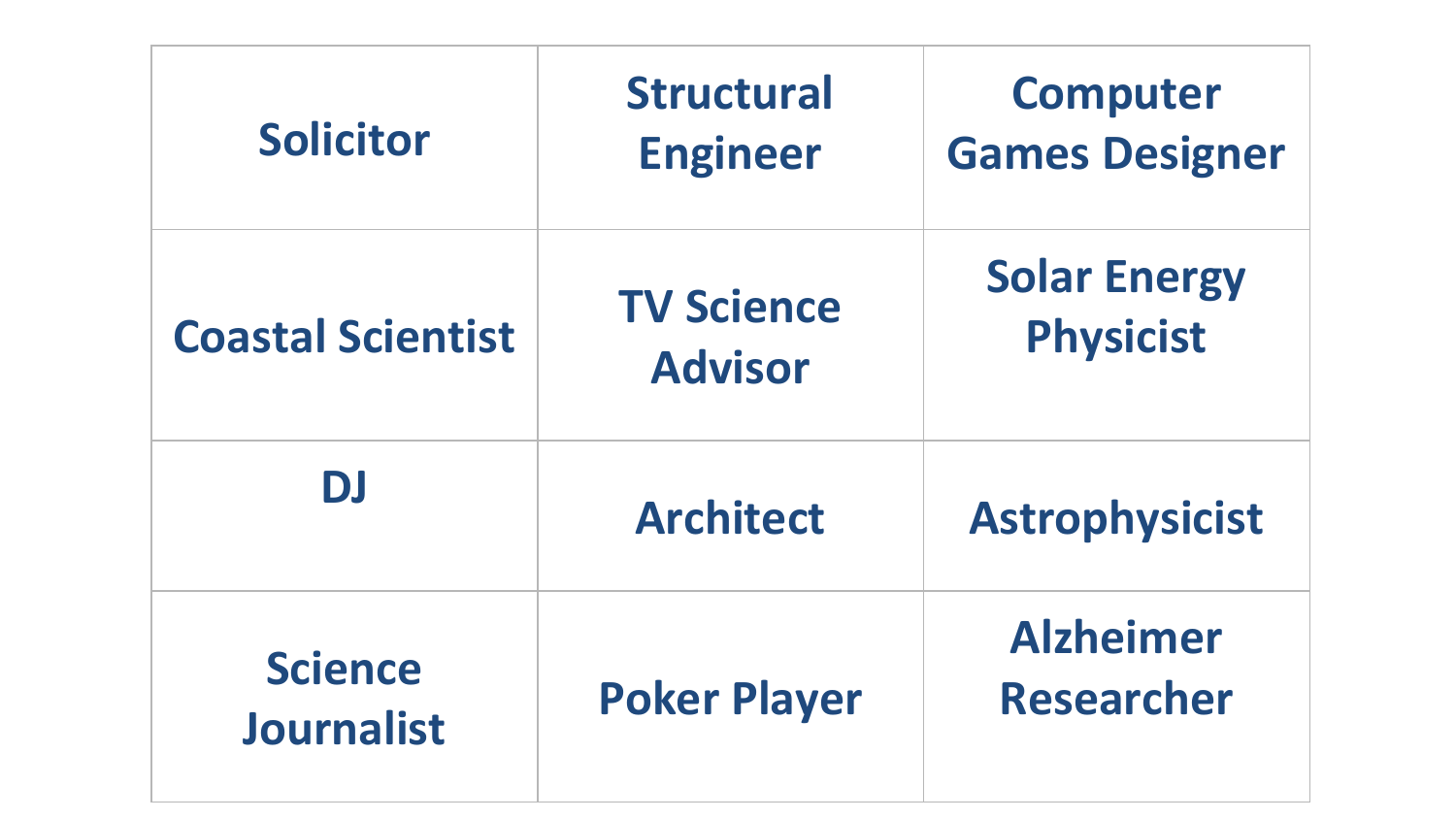## QUALIFICATIONS CARDS FOLLOW ON NEXT PAGE

2 SETS OF QUALIFICATIONS CARDS PER PAGE TO MAKE CUTTING OUT EASIER.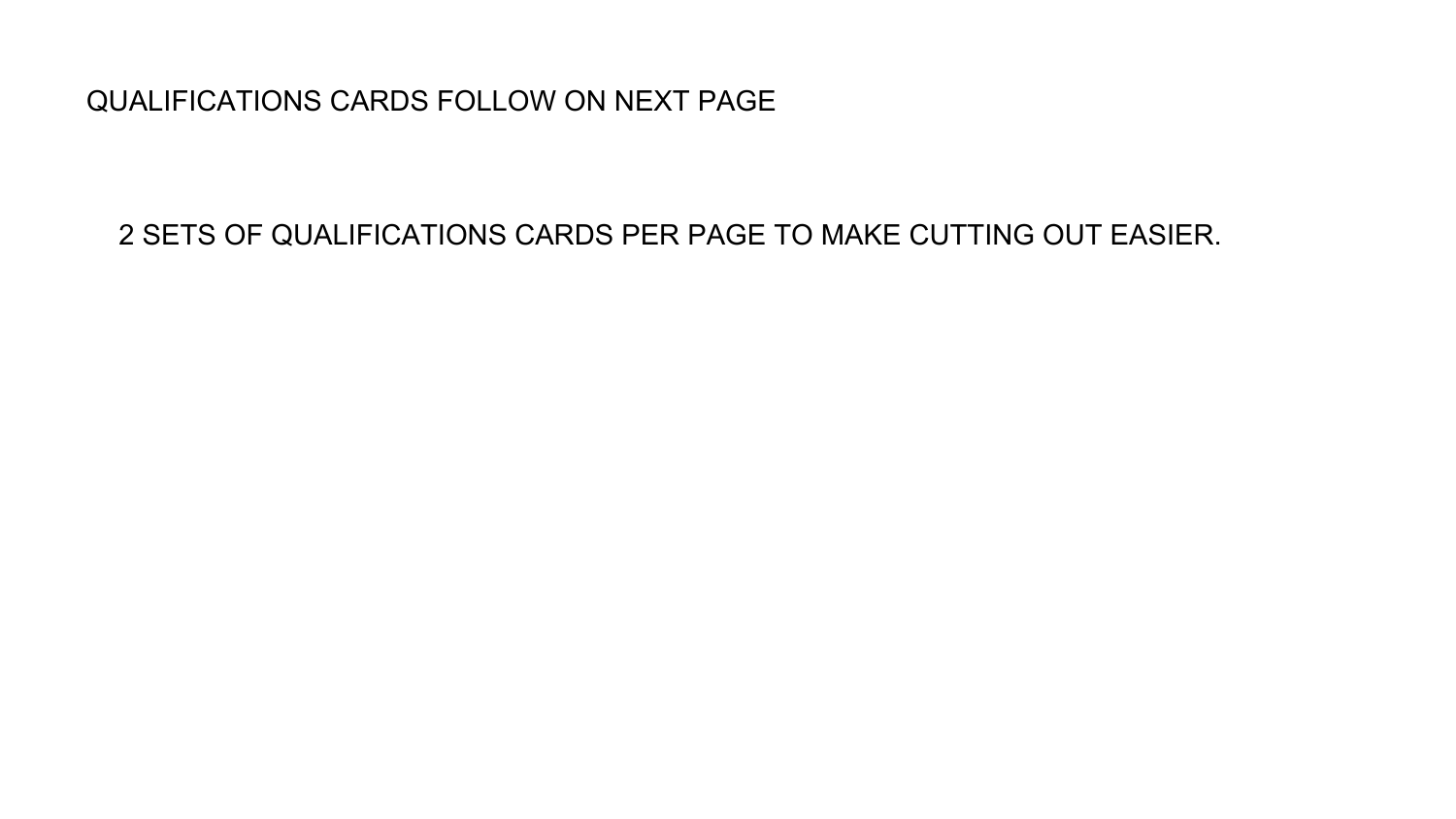| A levels (CARDS 1 - 6)                                            | Degree (CARDS 1 - 6)                                    | A levels (CARDS 1 - 6)                                            | Degree (CARDS 1 - 6)                                    |
|-------------------------------------------------------------------|---------------------------------------------------------|-------------------------------------------------------------------|---------------------------------------------------------|
| Maths, Physics, Chemistry<br>(Scottish advanced highers)          | <b>MPhys Physics</b>                                    | Maths, Physics, Chemistry<br>(Scottish advanced highers)          | <b>MPhys Physics</b>                                    |
| Physics, Mathematics, IT,<br><b>Graphical Communication</b>       | Architecture<br>(Cardiff University)                    | Physics, Mathematics, IT,<br><b>Graphical Communication</b>       | Architecture<br>(Cardiff University)                    |
| Physics, Chemistry and<br><b>Mathematics</b>                      | <b>Astrophysics</b>                                     | Physics, Chemistry and<br><b>Mathematics</b>                      | <b>Astrophysics</b>                                     |
| Geography, Physics and<br><b>Maths</b>                            | <b>Geophysical Sciences</b><br>(Southampton University) | Geography, Physics and<br><b>Maths</b>                            | <b>Geophysical Sciences</b><br>(Southampton University) |
| Physics, Mathematics,<br>Geology                                  | <b>Computer Science</b><br>(Cardiff University)         | Physics, Mathematics,<br>Geology                                  | <b>Computer Science</b><br>(Cardiff University)         |
| Physics, Mathematics,<br><b>Further Mathematics,</b><br>Chemistry | <b>Physics</b><br>(Imperial College London)             | Physics, Mathematics,<br><b>Further Mathematics,</b><br>Chemistry | <b>Physics</b><br>(Imperial College London)             |